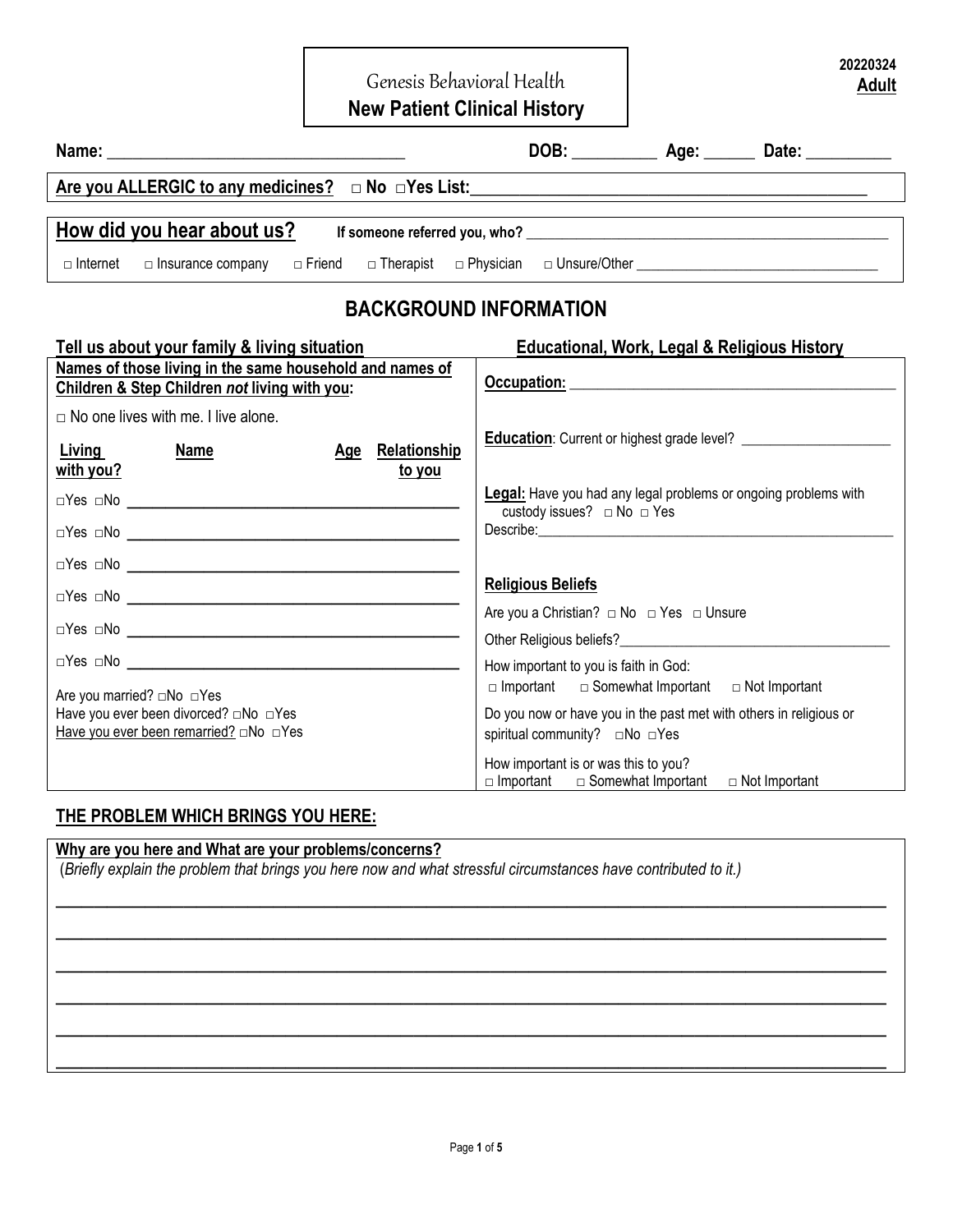# **Suicidal Thoughts, Attempts, or Self-harm**

| <b>CURRENT THOUGHTS OF SUICIDE OR DEATH</b>                                                                | <b>PAST SUICIDE ATTEMPTS</b>                                                                                                     |  |  |  |
|------------------------------------------------------------------------------------------------------------|----------------------------------------------------------------------------------------------------------------------------------|--|--|--|
| I do not think of suicide or death – if checked, skip this section                                         | $\Box$ NONE<br>$\Box$ 2<br>$\Box$ 3 or more                                                                                      |  |  |  |
| $\Box$ No $\Box$ Yes - I feel that life is empty or wonder if it's worth living                            | <b>SELF MUTILATION</b>                                                                                                           |  |  |  |
| $\Box$ No $\Box$ Yes - I have wished I were dead or wished I could go to<br>sleep and not wake up.         | $\Box$ I have not ever hurt myself physically to distract myself<br>from emotional pain $-$ if checked, may skip to next section |  |  |  |
| $\Box$ No $\Box$ Yes - I Have been having thoughts of killing myself                                       | I used to feel like cutting or hurting myself to deal with                                                                       |  |  |  |
| $\Box$ No $\Box$ Yes - I have been thinking about how I might do this.                                     | emotional pain, b t not any more                                                                                                 |  |  |  |
| $\Box$ No $\Box$ Yes - I am thinking about acting on these thoughts                                        | Recently I have felt like cutting or hurting myself                                                                              |  |  |  |
| $\Box$ No $\Box$ Yes - I have started to work out or have worked out the<br>details of how to kill myself. | I think about cutting or hurting myself several times a day                                                                      |  |  |  |

## **RAPID MOOD SCREENER**

- 1

|                                                                                                                            | Have there been at least 6 different periods of time (at least 2 weeks) when you felt deeply depressed?                                                                                                  | $\Box$ No $\Box$ Yes |  |  |  |
|----------------------------------------------------------------------------------------------------------------------------|----------------------------------------------------------------------------------------------------------------------------------------------------------------------------------------------------------|----------------------|--|--|--|
| 2.                                                                                                                         | Did you have problems with depression before the age of 18?                                                                                                                                              | $\Box$ No $\Box$ Yes |  |  |  |
| 3.<br>4.                                                                                                                   | Have you ever had to stop or change your antidepressant because it made you highly irritable or hyper?<br>Have you ever had a period of at least 1 week during which you were more talkative than normal | $\Box$ No $\Box$ Yes |  |  |  |
| 5.                                                                                                                         | with thoughts racing in your head?<br>Have you ever had a period of at least 1 week during which you felt any of the following: unusually happy;                                                         | $\Box$ No $\Box$ Yes |  |  |  |
|                                                                                                                            | unusually outgoing; or unusually energetic?                                                                                                                                                              | $\Box$ No $\Box$ Yes |  |  |  |
| 6.                                                                                                                         | Have you ever had a period of at least 1 week during which you needed much less sleep than usual?                                                                                                        | $\Box$ No $\Box$ Yes |  |  |  |
| Family History: Do you have any blood relatives with bipolar disorder (or you suspect they might)?<br>$\Box$ No $\Box$ Yes |                                                                                                                                                                                                          |                      |  |  |  |

| <b>SOCIAL ANXIETY SYMPTOMS</b>                                                                                          | POST-TRAUMATIC STRESS SYMPTOMS                                                                                                                       |  |  |  |
|-------------------------------------------------------------------------------------------------------------------------|------------------------------------------------------------------------------------------------------------------------------------------------------|--|--|--|
| $\Box$ A persistent fear of being embarrassed or looking foolish,<br>especially around unfamiliar people, i.e. very shy | $\Box$ You have experienced a very significant traumatic event.<br>If YES, what?                                                                     |  |  |  |
| $\Box$ You avoid situations in which you might be embarrassed so much                                                   | $\Box$ Distressing memories or nightmares                                                                                                            |  |  |  |
| that it interferes significantly with your ability to function normally                                                 | $\Box$ Easily startled, always 'on guard'                                                                                                            |  |  |  |
| <b>OBSESSIVE-COMPULSIVE SYMPTOMS</b>                                                                                    | $\Box$ Feeling numb, unreal, or detached                                                                                                             |  |  |  |
| $\Box$ Do you wash or clean a lot?                                                                                      | $\Box$ You avoid situations reminding you of the trauma                                                                                              |  |  |  |
| $\Box$ Do you check things a lot?                                                                                       | <b>EATING ISSUES</b>                                                                                                                                 |  |  |  |
| $\Box$ Is there any thought that keeps bothering you that you would like to                                             | $\Box$ Constantly dieting despite others saying you're thin                                                                                          |  |  |  |
| get rid of but can't?                                                                                                   | $\Box$ Binge eating or purging                                                                                                                       |  |  |  |
|                                                                                                                         | <b>OTHER SYMPTOMS</b>                                                                                                                                |  |  |  |
|                                                                                                                         | Are there times that you feel fine one minute and then become tearful<br>(or laughing) the next minute over something small or for no reason at all? |  |  |  |
|                                                                                                                         | $\Box$ Yes<br>$D = 0$                                                                                                                                |  |  |  |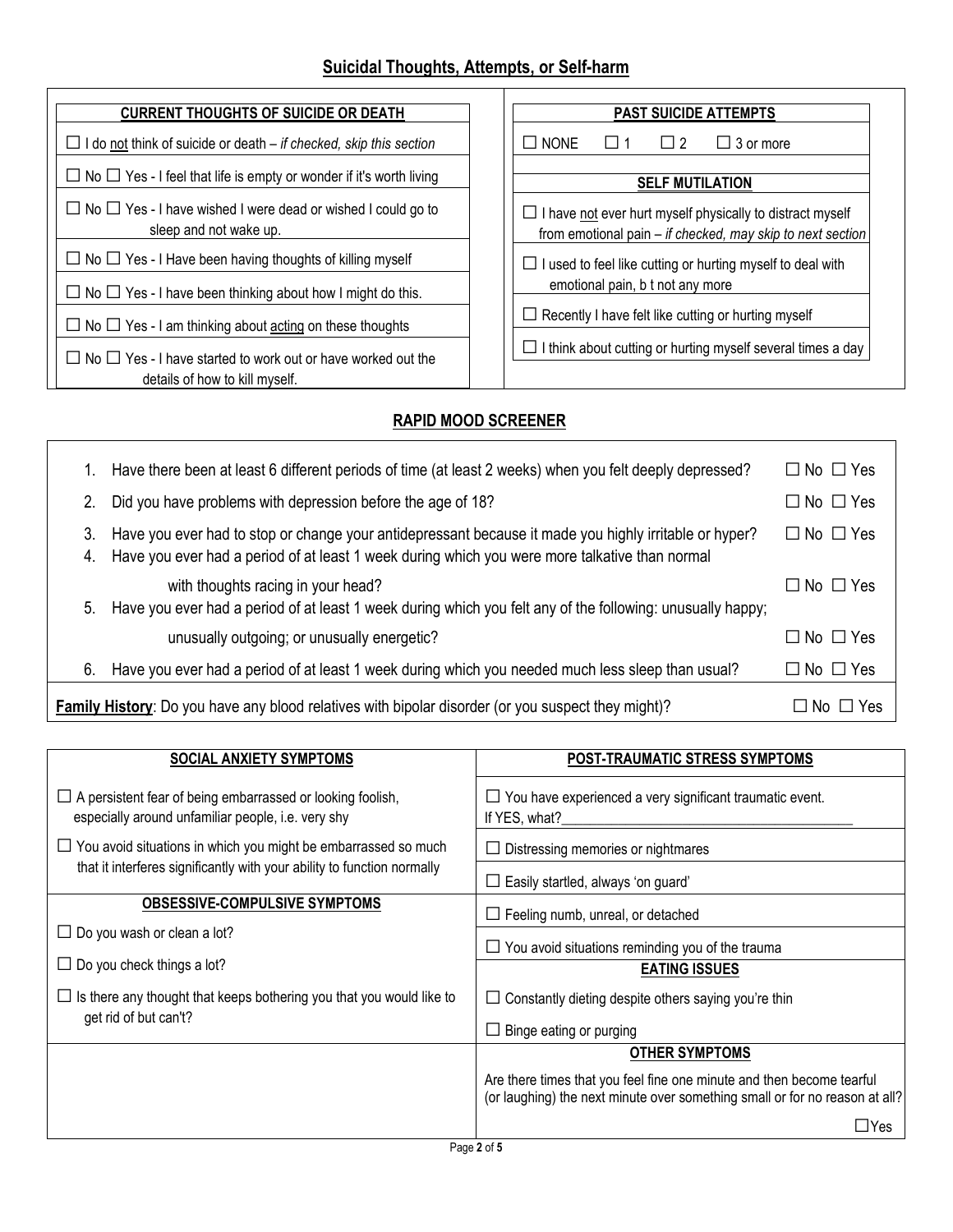## **SLEEP ISSUES**

| Do you generally feel rested when you wake up in the morning? $\Box$ Yes $\Box$ No                                                                                                                            |               |                 |  |  |  |  |  |
|---------------------------------------------------------------------------------------------------------------------------------------------------------------------------------------------------------------|---------------|-----------------|--|--|--|--|--|
|                                                                                                                                                                                                               |               |                 |  |  |  |  |  |
| What time do you typically wake up? __________                                                                                                                                                                |               |                 |  |  |  |  |  |
|                                                                                                                                                                                                               |               |                 |  |  |  |  |  |
| What time do you typically fall asleep? __________<br>What time do you typically go to bed? ___________<br>Including naps during the day, how many hours, on average, do you sleep per 24-hour day? _________ |               |                 |  |  |  |  |  |
| If you awaken frequently through the night, how many times do you awaken, and how long does it take you to go back to sleep?                                                                                  |               |                 |  |  |  |  |  |
| If so, you awaken approximately times? ________________ Time it takes to get back to sleep: __________________                                                                                                |               |                 |  |  |  |  |  |
|                                                                                                                                                                                                               |               |                 |  |  |  |  |  |
|                                                                                                                                                                                                               |               |                 |  |  |  |  |  |
|                                                                                                                                                                                                               |               |                 |  |  |  |  |  |
| Have you been prescribed CPAP? □ Yes If Yes, do you use it regularly? □ Yes                                                                                                                                   |               |                 |  |  |  |  |  |
| Do you work shifts or a nontraditional schedule (could include being a caregiver for infant or elderly)?                                                                                                      | $\square$ Yes |                 |  |  |  |  |  |
| <b>STOP-BANG Sleep Apnea Questionnaire</b>                                                                                                                                                                    |               |                 |  |  |  |  |  |
| <b>STOP</b>                                                                                                                                                                                                   |               |                 |  |  |  |  |  |
| Do you SNORE loudly (louder than talking or loud enough to be heard through closed doors)?                                                                                                                    | Yes $\Box$    | No $\Box$       |  |  |  |  |  |
| Do you often feel TIRED, fatigued, or sleepy during the daytime?                                                                                                                                              | Yes $\Box$    | $No$ $\Box$     |  |  |  |  |  |
| Has anyone OBSERVED you stop breathing during your sleep?                                                                                                                                                     | Yes $\Box$    | No $\square$    |  |  |  |  |  |
| Do you have or are you being treated for high blood PRESSURE?                                                                                                                                                 | Yes $\square$ | No $\square$    |  |  |  |  |  |
| <b>BANG</b>                                                                                                                                                                                                   |               |                 |  |  |  |  |  |
| Is your BMI more than 35 kg/m <sup>2</sup> ?                                                                                                                                                                  | Yes $\Box$    | No <sub>1</sub> |  |  |  |  |  |
| Age - Are you over 50 years old?                                                                                                                                                                              | Yes Γ         | No <sub>1</sub> |  |  |  |  |  |
| NECK - Is your neck circumference > 16 inches?                                                                                                                                                                | Yes $\Box$    | No $\Box$       |  |  |  |  |  |
| <b>GENDER</b> - Is your biological gender Male?                                                                                                                                                               | Yes $\square$ | No $\square$    |  |  |  |  |  |
| <b>TOTAL SCORE</b>                                                                                                                                                                                            |               |                 |  |  |  |  |  |
| High risk of sleep apnea: Yes 5-8                                                                                                                                                                             |               |                 |  |  |  |  |  |
| Intermediate risk of OSA: Yes = 3-4                                                                                                                                                                           |               |                 |  |  |  |  |  |
| Low risk of OSA: Yes = $0-2$                                                                                                                                                                                  |               |                 |  |  |  |  |  |

### **EXERCISE**

| In a typical week, how many times do you exercise at least 20-30 min (any type, or brisk walking or yoga)? |               |                |                |                |                |                |         |  |
|------------------------------------------------------------------------------------------------------------|---------------|----------------|----------------|----------------|----------------|----------------|---------|--|
| $\Box$ Less than once per week                                                                             | $\Box$ 1 time | $\Box$ 2 times | $\Box$ 3 times | $\Box$ 4 times | $\Box$ 5 times | $\Box$ 6 times | 7 times |  |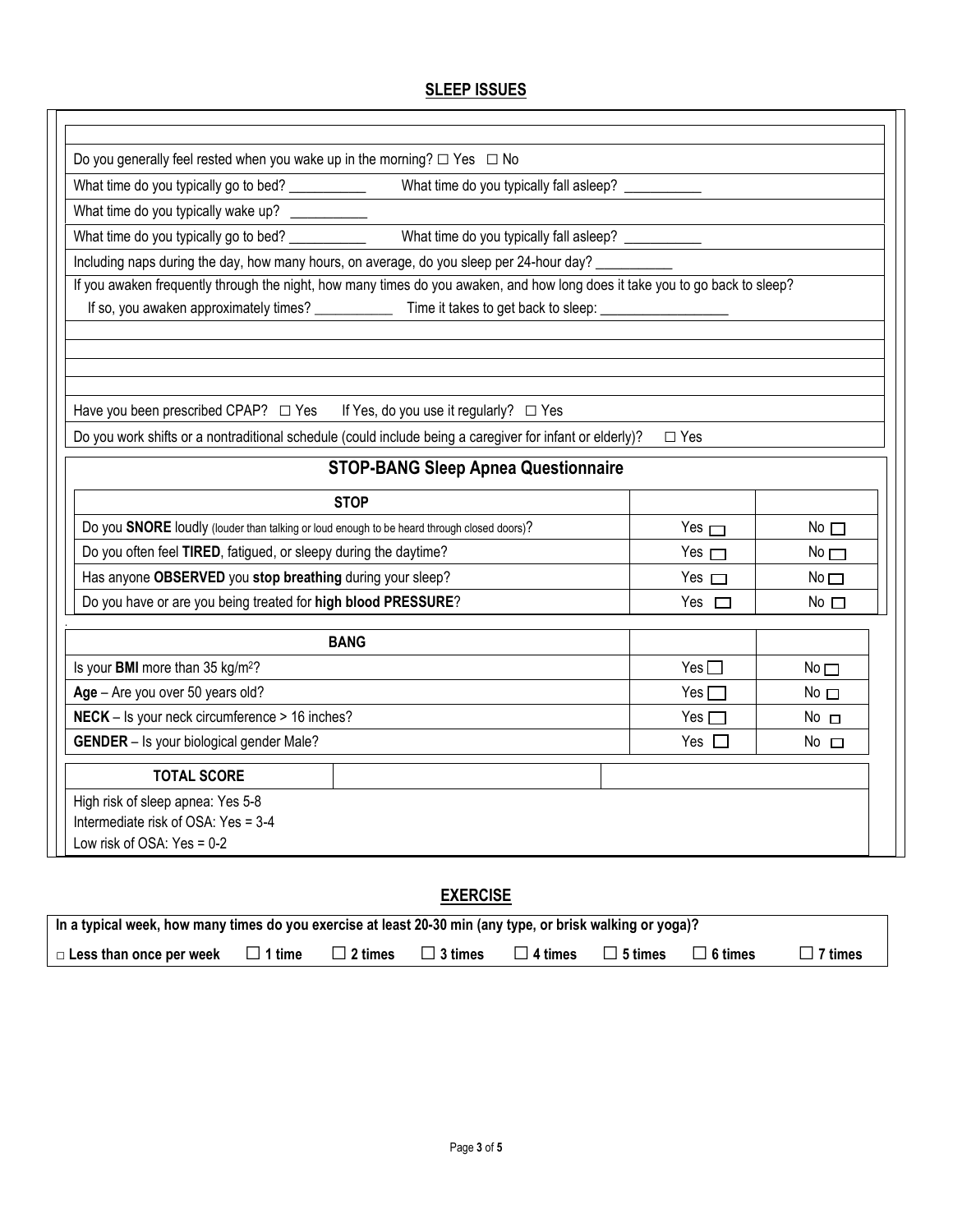| <b>MARITAL ISSUES/ SIGNIFICANT OTHERS</b>                                                                                                                |  |  |  |  |  |  |
|----------------------------------------------------------------------------------------------------------------------------------------------------------|--|--|--|--|--|--|
| If NO, are you in a steady relationship? $\Box$ Yes $\Box$ No<br>Are you married? $\Box$ Yes $\Box$ No                                                   |  |  |  |  |  |  |
| How would you rate your relationship? $\Box$ Happy $\Box$ Fairly happy $\Box$ Just OK $\Box$ Fairly unhappy $\Box$ Very unhappy                          |  |  |  |  |  |  |
| OTHER CONFLICTUAL RELATIONSHIPS                                                                                                                          |  |  |  |  |  |  |
| $\Box$ Yes $\Box$ No Are you having significant conflict or stress with anyone other than your spouse? If so, who?                                       |  |  |  |  |  |  |
| <b>SOCIAL SUPPORTS</b>                                                                                                                                   |  |  |  |  |  |  |
| $\Box$ Yes $\Box$ No Do you experience a lot of loneliness?                                                                                              |  |  |  |  |  |  |
| $\Box$ Yes $\Box$ No Do you have a close confidant other than spouse? How often do you talk?                                                             |  |  |  |  |  |  |
| <b>JOB</b>                                                                                                                                               |  |  |  |  |  |  |
| How would you rate your work satisfaction? $\square$ Very happy $\square$ Fairly happy $\square$ Just OK $\square$ Fairly unhappy $\square$ Very unhappy |  |  |  |  |  |  |

| <b>PROBLEMS WITH EMOTIONAL INSTABILITY</b>                                                                                                                                                                                    |  |  |  |  |  |
|-------------------------------------------------------------------------------------------------------------------------------------------------------------------------------------------------------------------------------|--|--|--|--|--|
| Having problems with emotional instability means having unstable relationships, low self-esteem, and problems with impulsive behavior, beginning by late<br>adolescence or early adulthood.                                   |  |  |  |  |  |
| Problems with emotional instability - do you tend to:                                                                                                                                                                         |  |  |  |  |  |
| $\Box$ Make frantic efforts to avoid real or imagined abandonment.                                                                                                                                                            |  |  |  |  |  |
| $\Box$ Have a pattern of difficult relationships caused by alternating between extremes of intense admiration and hatred of others.                                                                                           |  |  |  |  |  |
| $\Box$ Have an unstable self-image or be unsure of his or her own identity.                                                                                                                                                   |  |  |  |  |  |
| $\Box$ Act impulsively in ways that are self-damaging, such as extravagant spending, sex with many partners,<br>substance abuse, binge eating, or reckless driving.                                                           |  |  |  |  |  |
| $\Box$ Have recurring suicidal thoughts, make repeated suicide attempts, or cause self-injury through mutilation, such as cutting<br>or burning oneself.                                                                      |  |  |  |  |  |
| $\Box$ Have frequent emotional overreactions or intense mood swings, including feeling depressed, irritable, or anxious.<br>These mood swings may only last a few hours at a time. In rare cases, they may last a day or two. |  |  |  |  |  |
| $\Box$ Have long-term feelings of emptiness.                                                                                                                                                                                  |  |  |  |  |  |
| $\Box$ Have inappropriate, fierce anger or problems controlling anger – or often display temper tantrums or get into fights.                                                                                                  |  |  |  |  |  |
| $\Box$ Have temporary episodes of feeling suspicious of others without reason (paranoia) or losing a sense of reality.                                                                                                        |  |  |  |  |  |